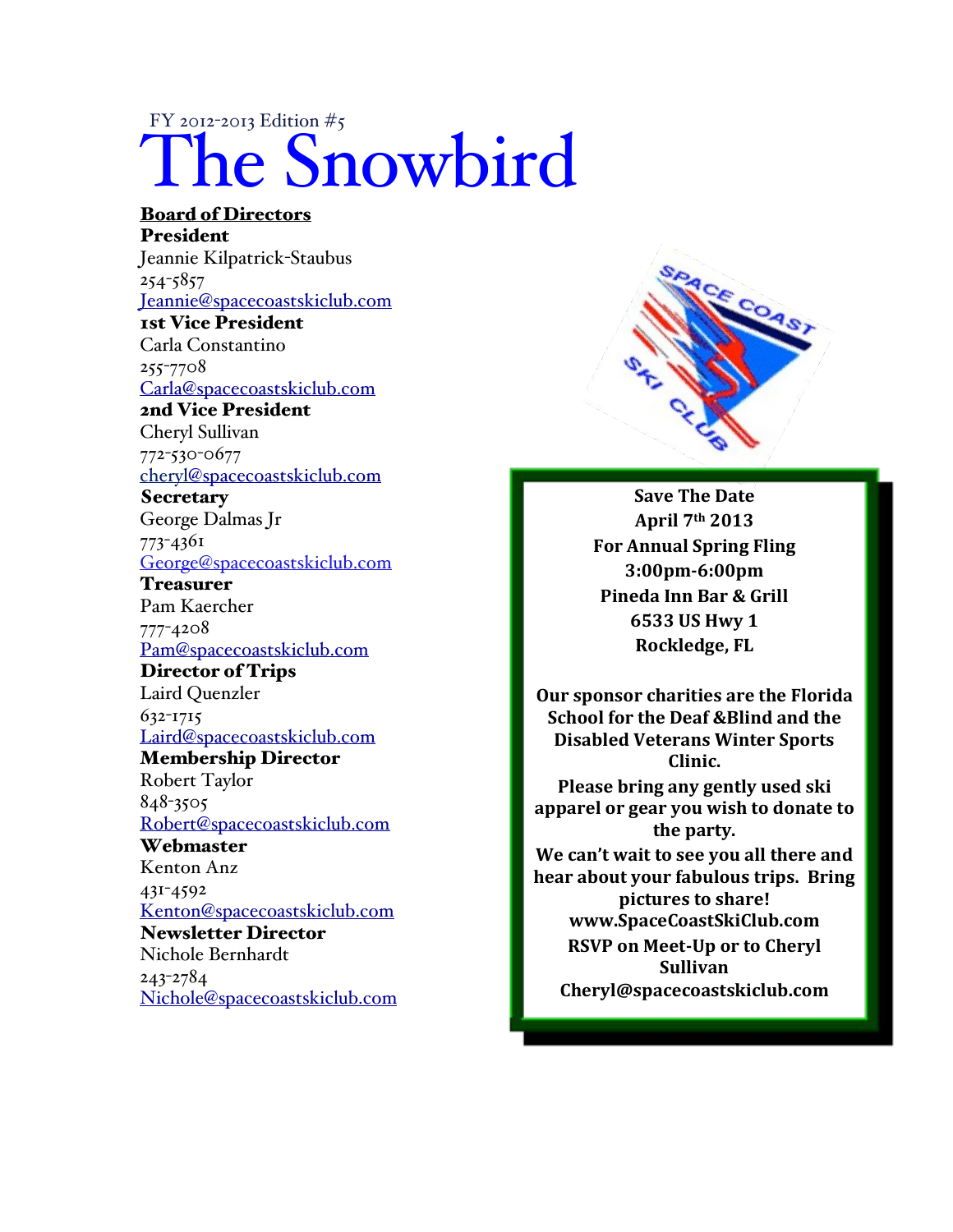President's Message

February is nearly over and many of our Space Coast skiers and snowboarders have enjoyed trips to Heavenly at Lake Tahoe and Jackson Hole. The Big Sky group leaves next week and the Schweitzer Mountain entourage on March 9th. I look forward to hearing wonderful reports from all of these destinations!

It's not too early to start thinking about summer travel opportunities. Read on for exciting details about a New York City trip over the July 4th holiday and a Ladies Only Weekend at the Doral Spa in Miami. Make plans to attend the Spring Fling on Sunday, April 7<sup>th</sup>, at the Pineda Inn Bar and Grill in Rockledge. Have a wonderful March!

Jeannie Kilpatrick-Staubus

Time to renew your club membership!! Club membership year runs from May 1st to April 30th. If you have not recently renewed your membership, download a membership application and send it in!

> Africa Safari May 9-24th 2013 www.spacecoastskiclub.com/2013SouthAfrica.htm. Clair Quenzler 104 Riverside Unit 401 Cocoa, FL 32922 321-431-7638 clair@spacecoastskiclub.com SOLD OUT with 43 participants, Have fun!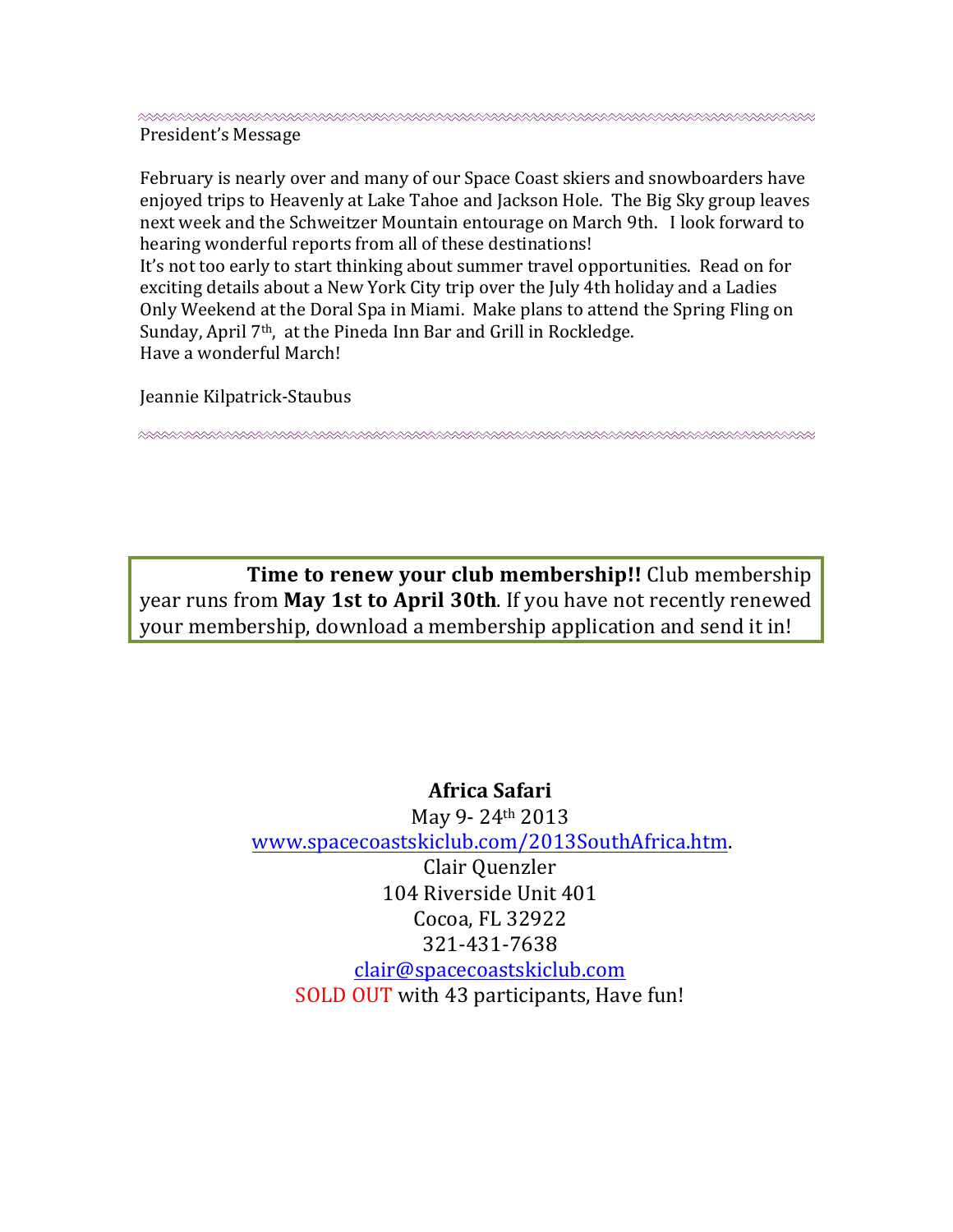

SPACE COAST SKI AND TRAVEL CLUB IS GOING TO NEW YORK CITY

July 3rd – 8th, 2013 (5 nights)

Consider a summer trip to the most famous city in the world! Whether it is just you and a friend or a group, our club will provide the basics. Grab this opportunity to immerse vourself in the world of theatre, dance, and arts surrounded by big city lights. Sign up to be part of the fun!

Our hotel, the Milford Plaza Hotel, is located in Manhattan with the Theater District at our front door. Broadway is steps away offering all the shows you've been wanting to see.

Lincoln Center offers ballet and endless types of musical performances. Tourist attractions include Central Park, Statue of Liberty, Empire State Building, Rockefeller Center, Radio City Music Hall and Grand Central Terminal.

The phrase 'Shop 'til you drop' is meant for NYC. Window shop Madison Ave but head to Fifth Avenue for the most popular stores while SoHo and Greenwich Village offer more unique venues.

The Subway is a short walk so getting anywhere will be convenient. The Milford Plaza Hotel address is 1 Times Square at 7th Ave and 42nd Street. Need we say more?

The Milford (www.milfordplaza.com) has been completely renovated with all guest rooms redesigned. There is the SCENE Lobby Bar, the HALO Roof Top Lounge and Yet-to-be Named Restaurant. Full Concierge Services are available. The hotel is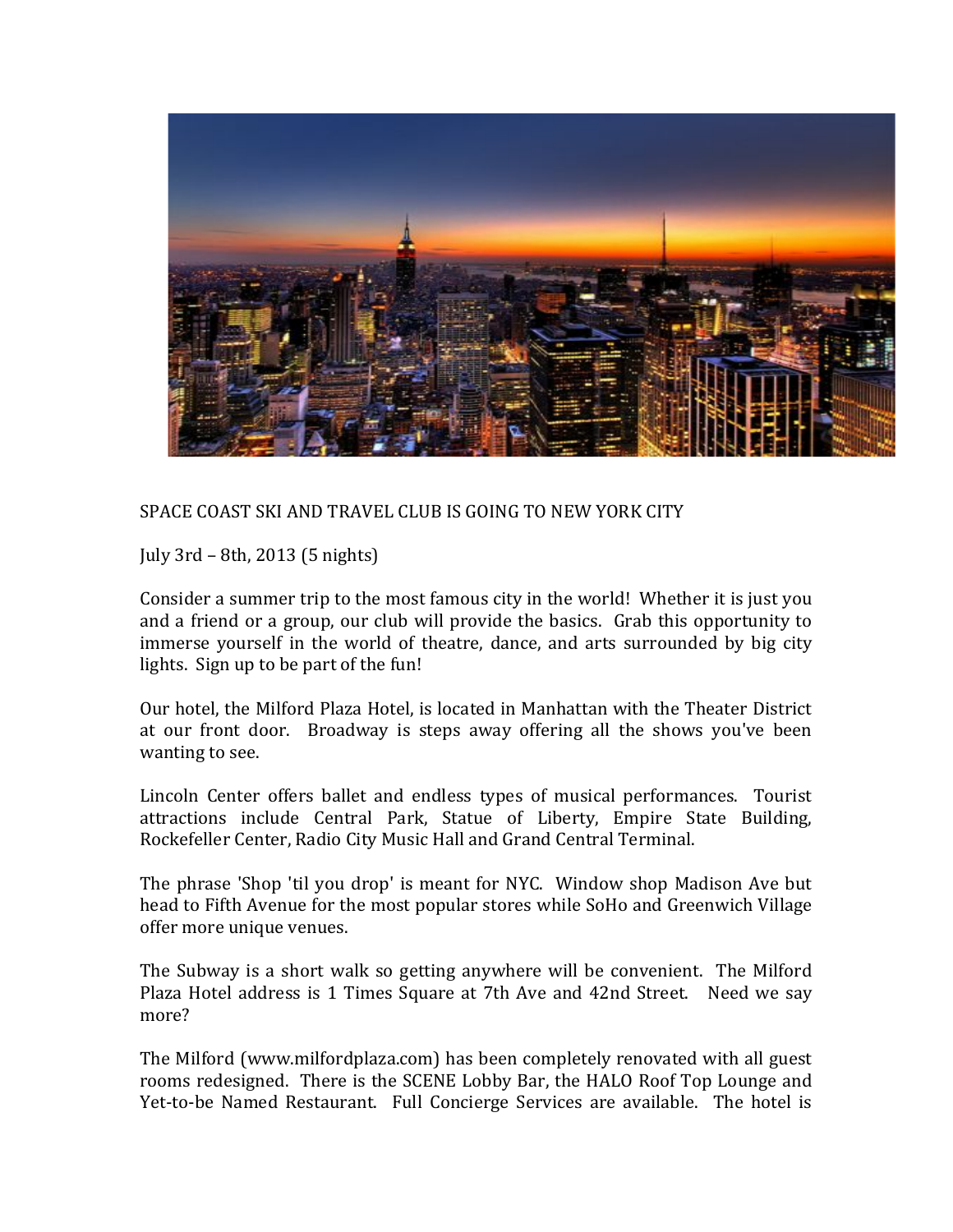100% non-smoking.

1 QUEEN BED =  $$1,100$  per person OR 2 DOUBLE BEDS =  $$1,170$  per person

Air Credit =  $$265$ 

Price Includes:

- · Non-stop Air between Orlando and New York
- Ground transfer to/from the airport in private motor coach
- · 3-hour cruise around Manhattan Island
- · 5 night's accommodations at The Milford Hotel
- Porterage of one piece of luggage per person
- Pre Trip Happy Hour

Payment Schedule: (per person)

- $\cdot$  \$300.00 per person with trip application
- · Final Payment of all remaining amounts due on April 1st, 2013

Contact Trip Leader, Pam Kaercher to find out more about this trip. Mail checks (payable to Space Coast Ski Club) and applications to:

> Pam Kaercher 144 Island View Drive Indian Harbour Beach, Florida 32937 321-777-4208 (home) 321-298-7086 (cell) pam@spacecoastskiclub.com